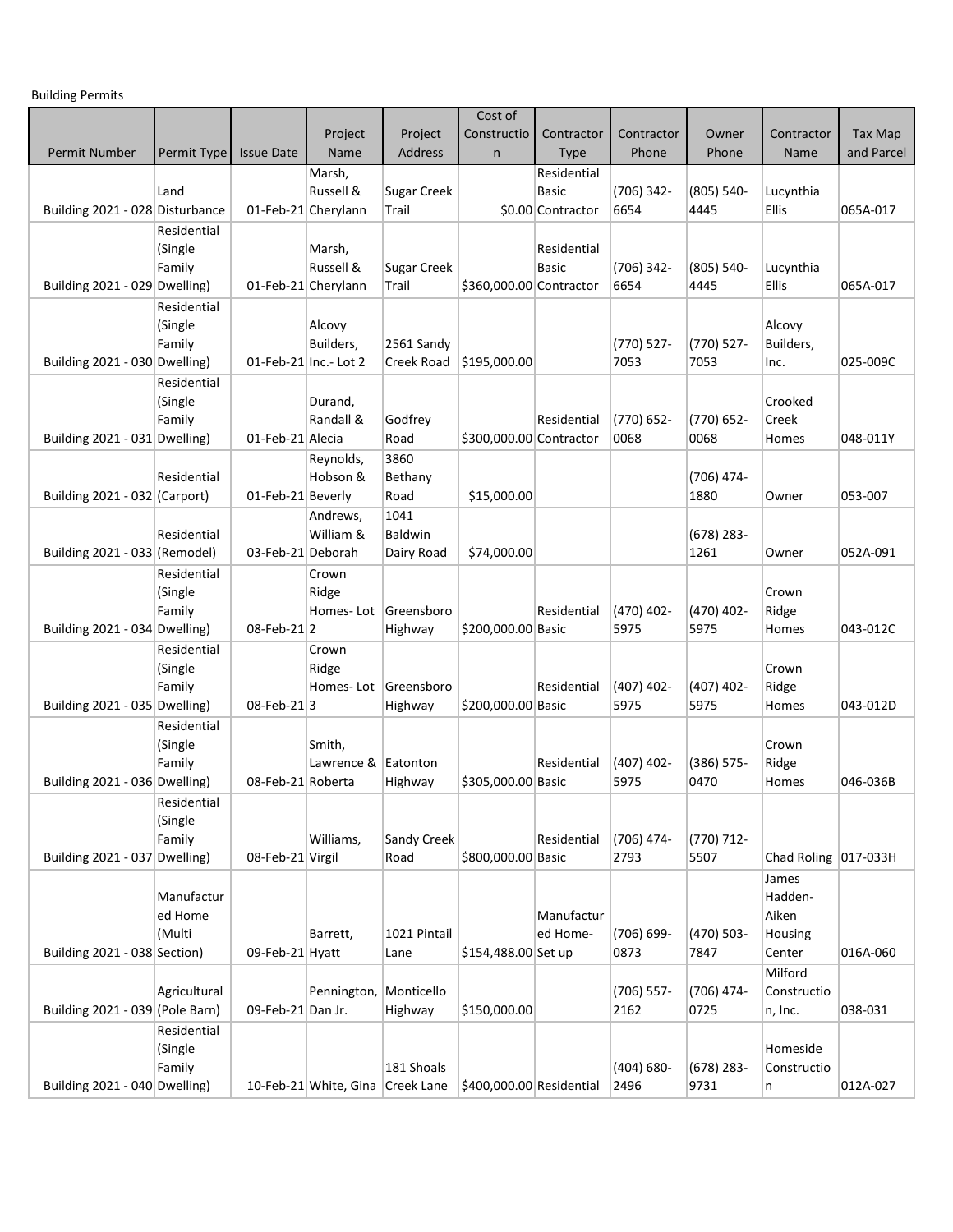|                                 | Residential  |                    |                        |                    |                         |                    |               |               |                       |           |
|---------------------------------|--------------|--------------------|------------------------|--------------------|-------------------------|--------------------|---------------|---------------|-----------------------|-----------|
|                                 | (Single      |                    |                        |                    |                         |                    |               |               |                       |           |
|                                 | Family       |                    | Gaddy,                 | Weaver             |                         |                    |               | $(678)$ 232-  |                       |           |
| Building 2021 - 041 Dwelling)   |              |                    | 16-Feb-21 Christopher  | Jones Road         | \$375,000.00            |                    |               | 7022          | Owner                 | 031-096B  |
|                                 |              |                    |                        |                    |                         |                    |               |               | Leafwood              |           |
|                                 | Residential  |                    |                        |                    |                         |                    |               |               | Corp./ All            |           |
|                                 | (Single      |                    |                        | 1031               |                         |                    |               |               | American              |           |
|                                 | Family       |                    | Johnson,               | Dockside           |                         | Residential        | (770) 880-    | $(678)$ 427-  | Services of           |           |
| Building 2021 - 042 Dwelling)   |              | 16-Feb-21 Jim      |                        | Drive              | \$355,000.00 Basic      |                    | 0176          | 1627          | Ga.                   | 058-053AW |
|                                 |              |                    |                        |                    |                         |                    |               |               |                       |           |
|                                 | Residential  |                    | Doss,                  | <b>Sugar Creek</b> |                         |                    |               | (404) 234-    |                       |           |
| Building 2021 - 043 (Dock)      |              |                    | 16-Feb-21 Spencer IV   | Trail-Lot 16       | \$2,500.00              |                    |               | 7031          | Owner                 | 066A-028  |
|                                 |              |                    |                        |                    |                         |                    |               |               |                       |           |
|                                 | Residential  |                    |                        |                    |                         |                    |               |               |                       |           |
|                                 | (Remodel/Si  |                    |                        | 1280               |                         |                    |               |               |                       |           |
|                                 | ngle Family  |                    | Leffelman,             | Apalachee          |                         |                    |               | $(404) 569 -$ |                       |           |
| Building 2021 - 044 Dwelling)   |              | 16-Feb-21 Kevin    |                        | River Road         | \$180,000.00            |                    |               | 4199          | Owner                 | 051-005D  |
|                                 |              |                    |                        | 1151               |                         |                    |               |               | Watercolors           |           |
|                                 | Land         |                    |                        | McFaddin           |                         | Pool               | (770) 231-    |               | Custom                |           |
| Building 2021 - 045 Disturbance |              |                    | 17-Feb-21 Porter, Rick | Lane               |                         | \$0.00 Contractor  | 3482          |               | Pools                 | 032-044   |
|                                 |              |                    |                        |                    |                         |                    |               |               |                       |           |
|                                 | Residential  |                    | Brooks,                | 1171 Saffold       |                         | Property           |               | $(706) 818 -$ |                       |           |
| Building 2021 - 046 (Remodel)   |              | 17-Feb-21 Wesley   |                        | Road               | \$10,000.00 Owner       |                    |               | 1158          | Owner                 | 052-038   |
|                                 |              |                    |                        |                    |                         |                    |               |               |                       |           |
|                                 | Residential  |                    | Brooks,                | 1171 Saffold       |                         |                    | (706) 474-    | $(706) 818 -$ | Eric                  |           |
| Building 2021 - 047 (Carport)   |              | 17-Feb-21 Wesley   |                        | Road               | \$0.00                  |                    | 3601          | 1158          | Atkinson              | 052-038   |
|                                 |              |                    |                        | <b>River Farm</b>  |                         |                    |               |               |                       |           |
| Building 2021 - 048 (Addition)  | Agricultural |                    |                        |                    |                         |                    | $(678)$ 858-  | $(706)$ 318-  | Jason                 |           |
|                                 |              |                    | 17-Feb-21 Britt, Benji | Run                | \$30,000.00             |                    | 9800          | 6675          | Howard                | 049-032   |
|                                 |              |                    |                        |                    |                         |                    |               |               |                       |           |
|                                 | Land         |                    |                        | <b>River Farm</b>  |                         |                    | $(678) 858 -$ | $(706)$ 318-  | Jason                 |           |
| Building 2021 - 049 Disturbance |              |                    | 17-Feb-21 Britt, Benji | Run                | \$0.00                  |                    | 9800          | 6675          | Howard                | 049-032   |
|                                 |              |                    |                        |                    |                         |                    |               |               |                       |           |
|                                 | Residential( |                    |                        |                    |                         |                    |               |               |                       |           |
|                                 | Single       |                    |                        |                    |                         |                    |               |               |                       |           |
|                                 | Family       |                    |                        | 1111 East          |                         |                    |               |               |                       |           |
|                                 | Dwelling)(B  |                    | Elkadi,                | Magnolia           |                         | Property           |               | $(404)$ 395-  | Owner-                |           |
| Building 2021 - 050 P2019-193)  |              | 18-Feb-21 Walid    |                        | Loop               | \$605,000.00 Owner      |                    |               | 9588          | Walid Elkadi 046C-015 |           |
|                                 |              |                    |                        |                    |                         |                    |               |               | Iron Horse            |           |
|                                 |              |                    | Windsor                | 1020               |                         |                    |               |               | Developme             |           |
|                                 | Land         |                    | Creek-Lot              | Windsor            |                         |                    | (770) 318-    | $(770)$ 318-  | nts-Brian             |           |
| Building 2021 - 051 Disturbance |              | 18-Feb-21 18       |                        | Creek Drive        |                         | \$0.00 Residential | 6901          | 6901          | Capps                 | 043-021R  |
|                                 |              |                    |                        |                    |                         |                    |               |               |                       |           |
|                                 | Land         |                    | Camacho,               | 1051 Teal          |                         |                    |               | $(706) 818 -$ |                       |           |
| Building 2021 - 052 Disturbance |              | 22-Feb-21 Jonathan |                        | Court              | \$0.00                  |                    |               | 5028          | Owner                 | 061A-085  |
|                                 | Residential  |                    |                        | 1081               |                         |                    |               |               |                       |           |
|                                 | (Accessory   |                    | Roberts,               | Shepherd           |                         |                    |               | $(404)$ 281-  |                       |           |
| Building 2021 - 053 Building)   |              | 22-Feb-21 Leigh    |                        | Road               | \$58,000.00 Owner       |                    |               | 4511          |                       | 018-020A  |
|                                 | Residential  |                    |                        |                    |                         |                    |               |               |                       |           |
|                                 | (Single      |                    | Sarrett,               |                    |                         |                    |               |               |                       |           |
|                                 | Family       |                    | Ryan &                 | Godfrey            |                         |                    |               | $(678)$ 409-  |                       |           |
| Building 2021 - 054 Dwelling)   |              | 23-Feb-21 Ashley   |                        | Road               | \$297,000.00            |                    |               | 9585          | Owner                 | 048-011H  |
|                                 | Residential  |                    |                        | 1000               |                         |                    |               |               | Zapata                |           |
|                                 | (Single      |                    |                        | Apalachee          |                         | Residential        |               |               | Constructio           |           |
|                                 | Family       |                    | Waters                 | <b>Shores</b>      |                         | Basic              | (706) 707-    | $(706)$ 707-  | n-Shane               |           |
| Building 2021 - 055 Dwelling)   |              |                    | 24-Feb-21 Edge- Lot 1  | Court              | \$200,000.00 Contractor |                    | 6389          | 6389          | Stegall               | 051G-001  |
|                                 |              |                    |                        |                    |                         |                    |               |               |                       |           |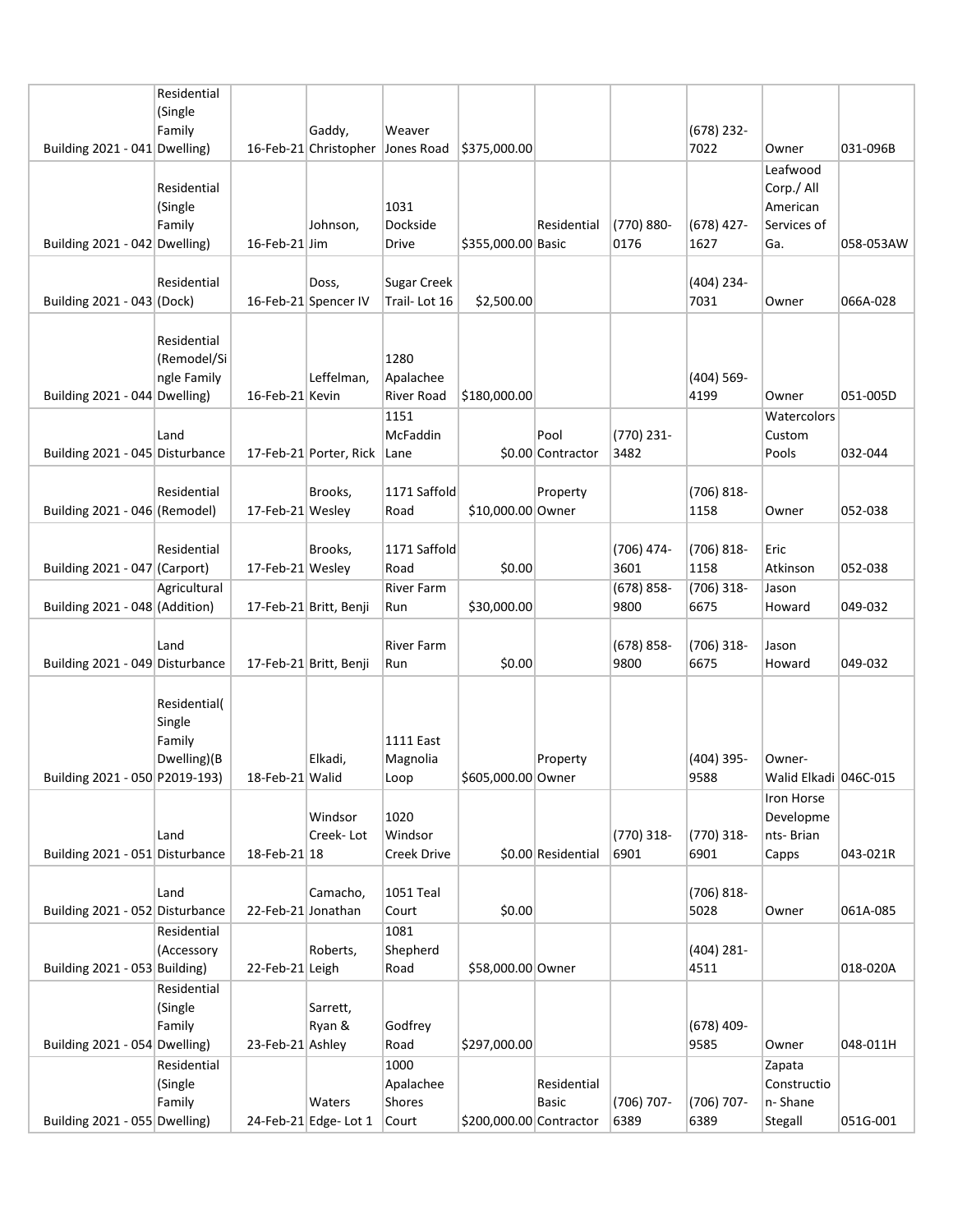|                                 | Residential  |                   |                      | 1030       |                         |              |              |              | Zapata      |          |
|---------------------------------|--------------|-------------------|----------------------|------------|-------------------------|--------------|--------------|--------------|-------------|----------|
|                                 | (Single      |                   |                      | Apalachee  |                         | Residential  |              |              | Constructio |          |
|                                 | Family       |                   | Waters               | Shores     |                         | <b>Basic</b> | $(706)$ 707- | $(706)$ 707- | n-Shane     |          |
| Building 2021 - 056 Dwelling)   |              |                   | 24-Feb-21 Edge-Lot 2 | Court      | \$200,000.00 Contractor |              | 6389         | 6389         | Stegall     | 051G-002 |
|                                 |              |                   |                      | 1353       |                         |              |              |              | H&H         |          |
|                                 | Agricultural |                   | Mundrick,            | McHenry    |                         |              | $(770)$ 545- | $(770)$ 827- | Constructio |          |
| Building 2021 - 057 (Other)     |              | 26-Feb-21 Douglas |                      | Crossing   | \$12,775.00 Residential |              | 9214         | 4646         | n           | 028-107D |
|                                 |              |                   | Rohrabaugh 1111      |            |                         |              |              |              |             |          |
|                                 | Agricultural |                   | . Walter &           | Sweetbriar |                         | Property     |              | $(770)$ 238- |             |          |
| Building 2021 - 058 (Pole Barn) |              | 26-Feb-21 Tammi   |                      | Trace      | \$37,100.00 Owner       |              |              | 8773         |             | 016-068  |
|                                 | Residential  |                   |                      |            |                         |              |              |              |             |          |
|                                 | (Single      |                   | Nattier,             | 2031 Lower |                         |              |              |              |             |          |
|                                 | Family       |                   | Cole &               | Apalachee  |                         | General      | $(706)$ 988- | $(309)$ 264- | America's   |          |
| Building 2021 - 059 Dwelling)   |              | 26-Feb-21 Mandy   |                      | Road       | \$333,515.00 Contractor |              | 5681         | 3803         | Home Place  | 034-014A |

Driveway

|                                  | Driveway     |                   | Project                          | Project        | Contractor | Contractor    | Owner         |
|----------------------------------|--------------|-------------------|----------------------------------|----------------|------------|---------------|---------------|
| Permit Number                    | <b>Type</b>  | <b>Issue Date</b> | Name                             | <b>Address</b> | Name       | Phone         | Phone         |
|                                  |              |                   | Alcovy                           |                | Alcovy     |               |               |
|                                  |              |                   | Builders,                        | 2561 Sandy     | Builders,  | $(770)$ 527-  | $(770)$ 527-  |
| Driveway 2021 - 010 Residential  |              |                   | 01-Feb-21 Inc.- Lot 2            | Creek Road     | Inc.       | 7053          | 7053          |
|                                  |              |                   | Durand,                          |                | Crooked    |               |               |
|                                  |              |                   | Randall &                        | Godfrey        | Creek      | $(770) 652 -$ | $(770) 652 -$ |
| Driveway 2021 - 011 Residential  |              | 01-Feb-21 Alecia  |                                  | Road           | Homes      | 0068          | 0068          |
|                                  |              |                   |                                  |                |            |               |               |
|                                  |              |                   |                                  | Bethany        |            |               |               |
|                                  | Residential/ |                   | Detienne,                        | Road (045-     |            |               | (706) 474-    |
| Driveway 2021 - 012 Agricultural |              | 03-Feb-21 Noel    |                                  | 012D)          | Owner      |               | 0386          |
|                                  |              |                   | Alcovy                           |                | Alcovy     |               |               |
|                                  |              |                   | Builders,                        | 2611 Sandy     | Builders,  | $(770)$ 527-  | (770) 527-    |
| Driveway 2021 - 013 Residential  |              | 05-Feb-21 Inc.    |                                  | Creek Road     | Inc.       | 7053          | 7053          |
|                                  |              |                   | Alcovy                           |                | Alcovy     |               |               |
|                                  |              |                   | Builders,                        | 2401 Sandy     | Builders,  | $(770)$ 527-  | $(770)$ 527-  |
| Driveway 2021 - 014 Residential  |              | 05-Feb-21 Inc.    |                                  | Creek Road     | Inc.       | 7053          | 7053          |
|                                  |              |                   |                                  | Ponder         |            |               | $(770) 578 -$ |
| Driveway 2021 - 015 Residential  |              |                   | 05-Feb-21 Young, Abby Pines Road |                |            |               | 6679          |
|                                  |              |                   | Sarrett,                         |                |            |               |               |
|                                  |              |                   | Ryan &                           | Godfrey        |            |               | $(678)$ 409-  |
| Driveway 2021 - 016 Residential  |              | 23-Feb-21 Ashley  |                                  | Road           | Owner      |               | 9585          |
|                                  |              |                   |                                  | 3700           |            |               |               |
|                                  |              |                   | Camp,                            | Prospect       |            |               | $(404)$ 313-  |
| Driveway 2021 - 017 Residential  |              | 25-Feb-21 Donnie  |                                  | Road           |            |               | 0595          |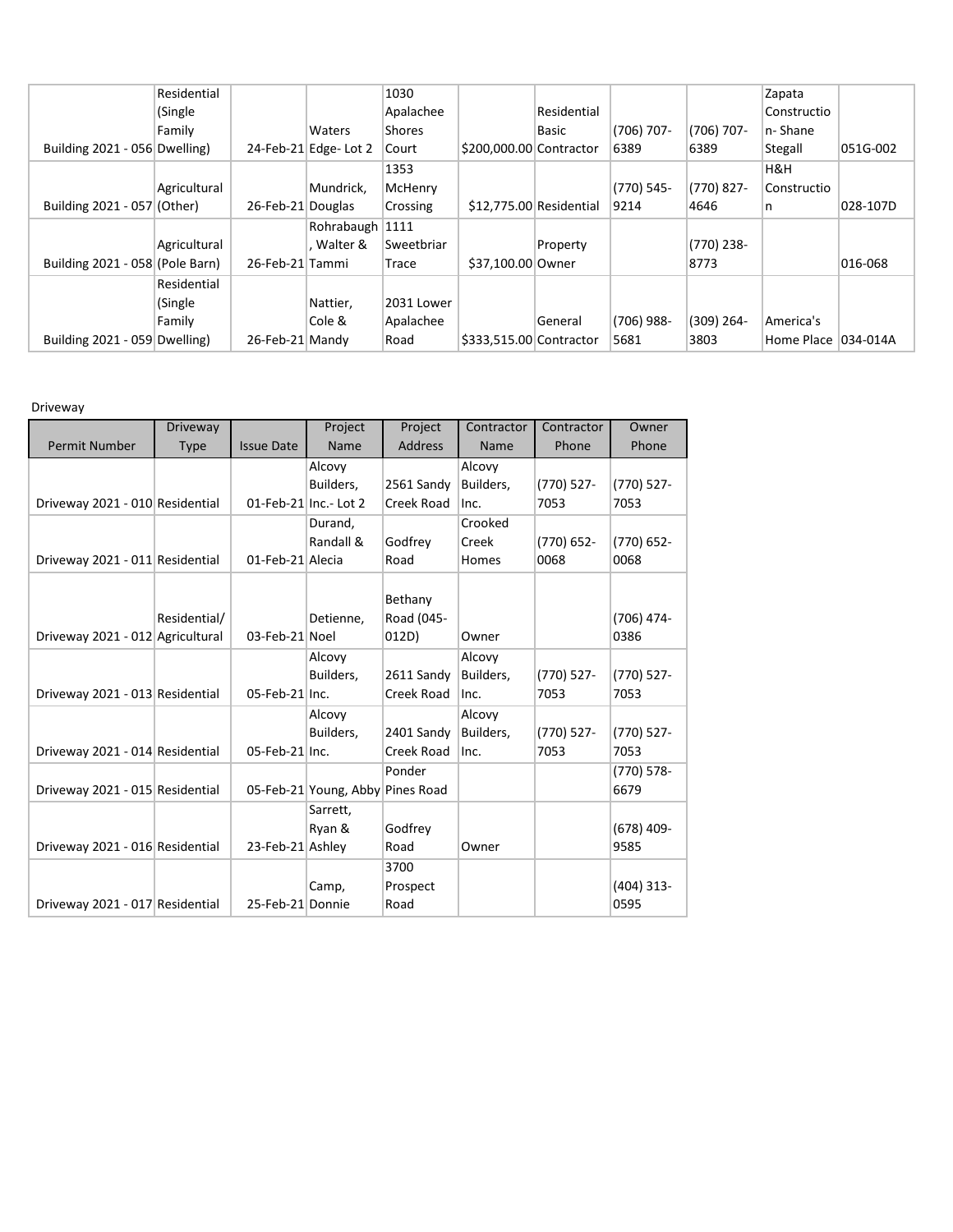Electric

| LIECUIC                          |               |                     |                       |                      |                        |            |          |
|----------------------------------|---------------|---------------------|-----------------------|----------------------|------------------------|------------|----------|
|                                  | Electrical    |                     |                       |                      |                        |            |          |
|                                  | Constructio   |                     | Project               | Project              |                        | Contractor | Owner    |
| Permit Number                    | n Type        | <b>Issue Date</b>   | Name                  | <b>Address</b>       | Contractor             | Phone      | Phone    |
|                                  | New           |                     |                       |                      |                        |            |          |
|                                  | Installation- |                     | Brame,                | 1371 Reids           | Paul                   | 478-454-   | 205-704- |
| Electric 2021 - 022 Perm. Pole   |               | 01-Feb-21 Albert L. |                       | Ferry Road           | Gardner                | 8088       | 2192     |
|                                  |               |                     | Alcovy                |                      | All Things             |            |          |
|                                  | New           |                     | Builders,             | 2561 Sandy           | Constructio            | 770-231-   |          |
| Electric 2021 - 023 Installation |               |                     | 02-Feb-21 Inc.- Lot 2 | Creek Road           | n, LLC                 | 8688       |          |
|                                  | Generator     |                     | Winkler,              | 1131 White           | Christopher            | 864-706-   |          |
| Electric 2021 - 024 Installation |               | 02-Feb-21 Stephen   |                       | Oak Way              | Rigby                  | 7072       |          |
|                                  | <b>New</b>    |                     | Gainer,               | 2041 Sugar           | Stoddard               | 404-379-   |          |
|                                  |               |                     |                       |                      |                        |            |          |
| Electric 2021 - 025 Installation |               | 05-Feb-21 William   |                       | Creek Trail          | Electric               | 5590       |          |
|                                  |               |                     |                       |                      |                        |            |          |
|                                  | New           |                     |                       | 5131 Seven           |                        |            | 678-294- |
| Electric 2021 - 026 Installation |               |                     | 08-Feb-21 Lee, Micah  |                      | Islands Road Homeowner |            | 8534     |
|                                  |               |                     |                       |                      | Cooper                 |            |          |
|                                  | New           |                     |                       | 1040 River           | Electrical             | 678-300-   | 404-317- |
| Electric 2021 - 027 Installation |               | 09-Feb-21 Naftel    |                       | Farm Way             | Services               | 2622       | 7703     |
|                                  |               |                     |                       |                      | Stover                 |            |          |
|                                  |               |                     |                       |                      | Electrical             |            |          |
|                                  | Service       |                     | Akins,                | 427 Atlanta          | Services,              | 770-905-   |          |
| Electric 2021 - 028 Change       |               | 10-Feb-21 Tiffany   |                       | Highway              | Inc.                   | 5081       |          |
|                                  |               |                     |                       |                      | Stover                 |            |          |
|                                  |               |                     |                       |                      | Electrical             |            |          |
|                                  | New           |                     |                       | 1101 Sandy           | Services,              | 770-905-   |          |
| Electric 2021 - 029 Installation |               |                     | 10-Feb-21 Jones, Drew | Creek Road           | Inc.                   | 5081       |          |
|                                  |               |                     |                       |                      | Stover                 |            |          |
|                                  |               |                     |                       | 1400                 | Electrical             |            |          |
|                                  | New           |                     | Smith, Josh           | Godfrey              | Services,              | 770-905-   |          |
| Electric 2021 - 030 Installation |               | 10-Feb-21 & Hollie  |                       | Road                 |                        | 5081       |          |
|                                  |               |                     |                       |                      | Inc.                   |            |          |
|                                  |               |                     |                       |                      | Stover                 |            |          |
|                                  |               |                     |                       | 1530                 | Electrical             |            |          |
|                                  | New           |                     |                       | Centennial           | Services,              | 770-905-   |          |
| Electric 2021 - 031 Installation |               | 10-Feb-21 McHugh    |                       | Road                 | Inc.                   | 5081       |          |
|                                  |               |                     |                       | 1121                 |                        |            |          |
|                                  |               |                     |                       | Slaughter            |                        |            |          |
|                                  | New           |                     | Veasley,              | Veasley              |                        | 706-474-   |          |
| Electric 2021 - 032 Installation |               | 10-Feb-21 Reco      |                       | Road                 | Eddie Wyatt 0876       |            |          |
|                                  |               |                     |                       | 1350                 |                        |            |          |
|                                  | <b>New</b>    |                     | Armour,               | Fieldcrest           |                        |            | 770-262- |
| Electric 2021 - 033 Installation |               | 10-Feb-21 Bryan     |                       | Court                | Owner                  |            | 5411     |
|                                  |               |                     |                       |                      |                        |            |          |
|                                  | Swimming      |                     | Johns,                | 3990 Spears Hammonds |                        | 770-231-   |          |
| Electric 2021 - 034 Pool         |               | 10-Feb-21 Stewart   |                       | Road                 | Electrical             | 8093       |          |
|                                  | Generator     |                     | Massey,               | 1000 Heidi           | Larry                  | 770-318-   | 706-818- |
| Electric 2021 - 035 Installation |               | 10-Feb-21 Dale      |                       | Trail                | Patterson              | 8728       | 0894     |
|                                  |               |                     |                       |                      |                        |            |          |
|                                  | New           |                     | Hunter,               | 1220 Gilbert D & R   |                        | 706-540-   |          |
| Electric 2021 - 036 Installation |               | 10-Feb-21 Jenny     |                       | Road                 | Electric               | 2241       |          |
|                                  |               |                     |                       |                      |                        |            |          |
|                                  | <b>New</b>    |                     |                       | 123 Heidi            | Stoddard               | 404-379-   |          |
| Electric 2021 - 037 Installation |               |                     | 11-Feb-21 RBC Homes   | Trail                | Electric               | 5590       |          |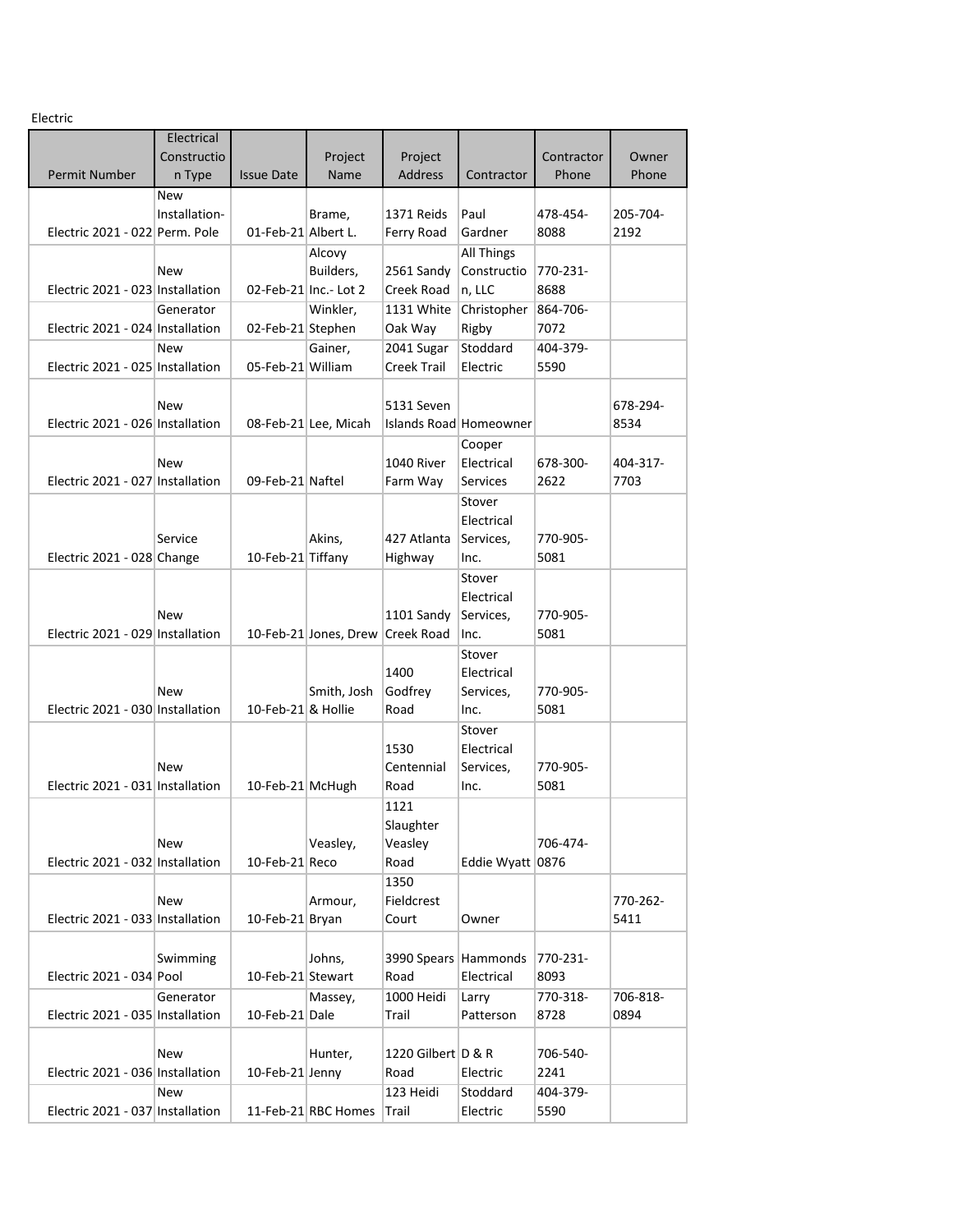|                                  | <b>New</b>   |                    |                        | 118 Heidi                | Stoddard                        | 404-379- |          |
|----------------------------------|--------------|--------------------|------------------------|--------------------------|---------------------------------|----------|----------|
| Electric 2021 - 038 Installation |              |                    | 11-Feb-21 RBC Homes    | Trail                    | Electric                        | 5590     |          |
|                                  |              |                    |                        |                          |                                 |          |          |
|                                  | Fire Repair- |                    | Nelms,                 | 440 East                 |                                 |          | 404-276- |
| Electric 2021 - 039 Svc. Change  |              | 12-Feb-21 Elease W |                        | Main Street   Owner      |                                 |          | 3781     |
|                                  |              |                    |                        |                          |                                 |          |          |
|                                  |              |                    |                        |                          | Totally                         |          |          |
|                                  | Additional   |                    |                        | 2051 Sugar               | Wired                           | 770-560- | 770-560- |
| Electric 2021 - 040 Circuits     |              |                    | 12-Feb-21 Ladegfoged   | Creek Trail              | Homes, Inc.                     | 4923     | 4923     |
|                                  |              |                    |                        | 1061                     |                                 |          |          |
|                                  | New          |                    | Aromando,              | Lawrence                 | Stoddard                        | 404-379- |          |
| Electric 2021 - 041 Installation |              | 16-Feb-21 Don      |                        | Road                     | Electric                        | 5590     |          |
|                                  |              |                    |                        |                          |                                 |          |          |
|                                  |              |                    |                        | 2950                     |                                 |          |          |
|                                  | <b>New</b>   |                    | Rhoades,               |                          | Keencheefo Hays & Hays 404-379- |          | 404-276- |
| Electric 2021 - 042 Installation |              | 16-Feb-21 Brad     |                        | onee Road                | Electric, Inc. 5968             |          | 4011     |
|                                  |              |                    |                        | 1741                     |                                 |          |          |
|                                  | Additional   |                    | Watson,                | Launius                  |                                 |          |          |
| Electric 2021 - 043 Circuits     |              | 16-Feb-21 Charles  |                        | Road                     | Owner                           |          |          |
|                                  |              |                    |                        | 1030 Lake                |                                 |          |          |
|                                  | New          |                    |                        | Rutledge                 | Jeremy                          | 678-656- |          |
| Electric 2021 - 044 Installation |              |                    | 22-Feb-21 Laster, Josh | Road                     | Gaddy                           | 7000     |          |
|                                  |              |                    |                        |                          | Madison                         |          |          |
|                                  |              |                    | Source of              | 1223/1221                | Electric-                       |          |          |
|                                  | Service      |                    | Light                  | <b>Mission</b>           | Charles                         | 706-342- | 706-817- |
| Electric 2021 - 045 Change       |              |                    | 23-Feb-21 Ministries   | Road                     | Bone                            | 4450     | 0880     |
|                                  |              |                    |                        |                          |                                 |          |          |
|                                  | Permanent    |                    |                        | Mazzuckelli. 1851 Beaver |                                 |          | 678-592- |
| Electric 2021 - 046 Service Pole |              | 23-Feb-21 Tom      |                        | Dam Road                 |                                 |          | 1125     |
|                                  | Swimming     |                    |                        | 2930 Fears               | Power Pro                       | 706-818- |          |
| Electric 2021 - 047 Pool         |              | 26-Feb-21 Schie    |                        | Road                     | Electric                        | 5103     |          |
|                                  |              |                    | Nattier,               | 2031 Lower Shane         |                                 |          |          |
|                                  | New          |                    | Cole &                 | Apalachee                | Karrigan                        | 678-316- |          |
| Electric 2021 - 048 Installation |              | 26-Feb-21 Mandy    |                        | Road                     | Electrical                      | 0668     |          |

HVAC

|                              | Mechanical  |                   |                         |                |                    |                    |          |
|------------------------------|-------------|-------------------|-------------------------|----------------|--------------------|--------------------|----------|
|                              | Consturctio |                   | Project                 | Project        | <b>Contractors</b> | <b>Contractors</b> | Owners   |
| Permit Number                | n Type      | <b>Issue Date</b> | <b>Name</b>             | <b>Address</b> | <b>Name</b>        | Phone              | Phone    |
|                              |             |                   |                         | 1030           | Extreme            |                    |          |
|                              |             |                   |                         | Holland        | Comfort            |                    |          |
|                              | New         |                   |                         | <b>Springs</b> | Heating &          | 770-617-           | 706-318- |
| HVAC 2021 - 006 Installation |             |                   | 01-Feb-21 K&H Homes     | Road           | Air                | 3090               | 3308     |
|                              |             |                   | Alcovy                  |                | Tony Beck          |                    |          |
|                              | New         |                   | Builders,               | 2561 Sandy     | Heating &          | 770-466-           |          |
| HVAC 2021 - 007 Installation |             |                   | $01$ -Feb-21 Inc.-Lot 2 | Creek Road     | A/C                | 2924               |          |
|                              |             |                   |                         |                | Patterson          |                    |          |
|                              |             |                   |                         |                | Heating &          |                    |          |
|                              |             |                   |                         |                | Air                |                    |          |
|                              | New         |                   | Akins,                  | 427 Atlanta    | Conditionin        | 770-784-           |          |
| HVAC 2021 - 008 Installation |             | 02-Feb-21 Tiffany |                         | Highway        | g, Inc.            | 1869               |          |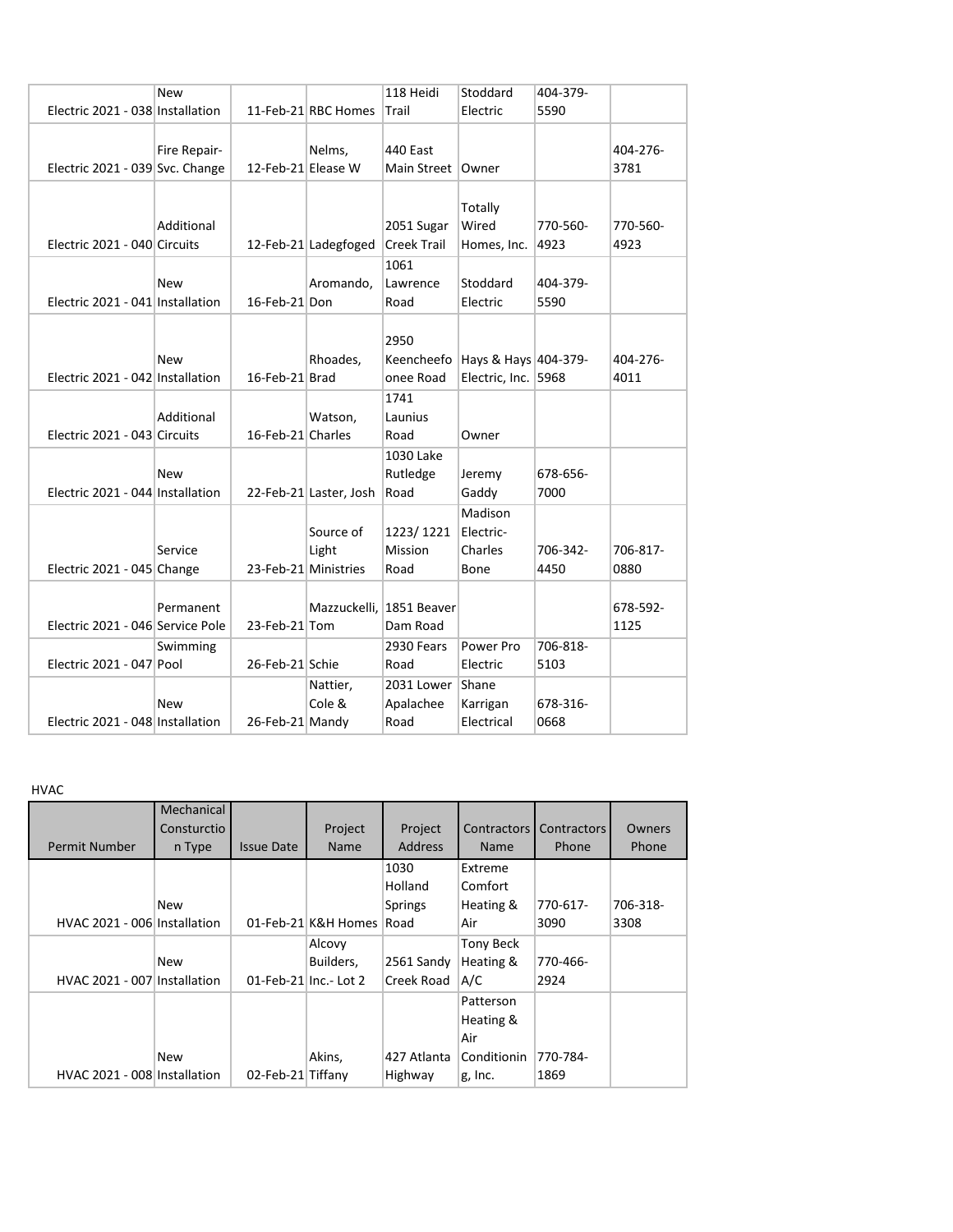|                              | New        |                   | Windsor<br>Creek-Lot   | 1080<br>Windsor       | Air Experts,            | 770-787-         |          |
|------------------------------|------------|-------------------|------------------------|-----------------------|-------------------------|------------------|----------|
| HVAC 2021 - 009 Installation |            | 02-Feb-21 15      |                        | Creek Drive           | Inc                     | 4580             |          |
|                              |            |                   |                        |                       |                         |                  |          |
|                              |            |                   | Windsor                | 1010                  |                         |                  |          |
|                              | New        |                   | Creek-Lot              | Windsor               | Air Experts,            | 770-787-         |          |
| HVAC 2021 - 010 Installation |            | 02-Feb-21 23      |                        | Creek Drive           | Inc                     | 4580             |          |
|                              | <b>New</b> |                   | <b>RBC Homes-</b>      |                       |                         | 478-454-         |          |
| HVAC 2021 - 011 Installation |            | 02-Feb-21 Lot 118 |                        | Heidi Trail           | <b>ACS</b>              | 3059             |          |
|                              | New        |                   | <b>RBC Homes-</b>      |                       |                         | 478-454-         |          |
| HVAC 2021 - 012 Installation |            | 02-Feb-21 Lot 123 |                        | Heidi Trail           | <b>ACS</b>              | 3059             |          |
|                              |            |                   |                        | 1061                  |                         |                  |          |
|                              | New        |                   | Aromando,              | Lawrence              |                         | 478-454-         |          |
| HVAC 2021 - 013 Installation |            | 03-Feb-21 Don     |                        | Road                  | ACS                     | 3059             |          |
|                              |            |                   |                        |                       | Terry                   |                  |          |
|                              |            |                   |                        |                       | Briscoe-                |                  |          |
|                              | <b>New</b> |                   |                        | <b>Bostwick</b>       | Briscoe Air,            | 770-231-         |          |
| HVAC 2021 - 014 Installation |            |                   | 04-Feb-21 Britt, Jared | Highway               | <b>LLC</b>              | 0907             |          |
|                              |            |                   |                        |                       |                         |                  |          |
|                              | <b>New</b> |                   | Hunter,                |                       | 1220 Gilbert Anderson & | 706-769-         |          |
| HVAC 2021 - 015 Installation |            | 05-Feb-21 Jenny   |                        | Road                  | Sons HVAC               | 7602             |          |
|                              | <b>New</b> |                   |                        | 5131 Seven            |                         |                  | 678-294- |
| HVAC 2021 - 016 Installation |            |                   | 08-Feb-21 Lee, Micah   | <b>Islands Road</b>   |                         |                  | 8534     |
|                              |            |                   |                        |                       | Charcool                |                  |          |
|                              |            |                   |                        | 1400                  | Heating &               |                  |          |
|                              | New        |                   |                        | Godfrey               | Coolingm,               | 478-452-         | 404-313- |
| HVAC 2021 - 017 Installation |            |                   | 09-Feb-21 Smith, Josh  | Road                  | Inc.                    | 9554             | 6092     |
|                              |            |                   |                        |                       |                         |                  |          |
|                              |            |                   |                        | 2061                  | <b>Rickey Pines</b>     |                  |          |
|                              | <b>New</b> |                   | Speyer,                | Wynbrooke             | Contractors. 770-246-   |                  |          |
| HVAC 2021 - 018 Installation |            | 10-Feb-21 Steven  |                        | Place                 | Inc.                    | 9137             |          |
|                              |            |                   |                        |                       |                         |                  |          |
|                              | New        |                   | Goodwin,               | 6010 Sandy            | Stanfield Air 706-549-  |                  |          |
| HVAC 2021 - 019 Installation |            | 12-Feb-21 Zachary |                        | Creek Road            | Systems                 | 4767             |          |
|                              |            |                   |                        |                       |                         |                  |          |
|                              | New        |                   | Reed,                  | 1500 Knight   D&W Air |                         | 770788-          |          |
| HVAC 2021 - 020 Installation |            |                   | 12-Feb-21 Christopher  | Road                  | Flow, Inc.              | 7700             |          |
|                              |            |                   |                        |                       | Patterson               |                  |          |
|                              |            |                   |                        |                       | Heating &               |                  |          |
|                              |            |                   |                        |                       | Air                     |                  |          |
|                              | Gas        |                   | Kitchens,              | 135 Spring            | Conditionin             | 770-784-         | 770-757- |
| HVAC 2021 - 021 Installation |            | 17-Feb-21 Wayne   |                        | Creek Drive           | g, Inc.                 | 1869             | 0306     |
|                              |            |                   |                        | 1110W                 |                         |                  |          |
| HVAC 2021 - 022 Installation | New        | 23-Feb-21 Terry   |                        | Magnolia<br>Loop      | Wilson<br>Bryant A/C    | 706-485-<br>5456 |          |
|                              |            |                   | Nattier,               | 2031 Lower            |                         |                  |          |
|                              | New        |                   | Cole &                 | Apalachee             | Denver                  | 770-532-         |          |
| HVAC 2021 - 023 Installation |            | 26-Feb-21 Mandy   |                        | Road                  | Armour                  | 0731             |          |
|                              |            |                   |                        |                       |                         |                  |          |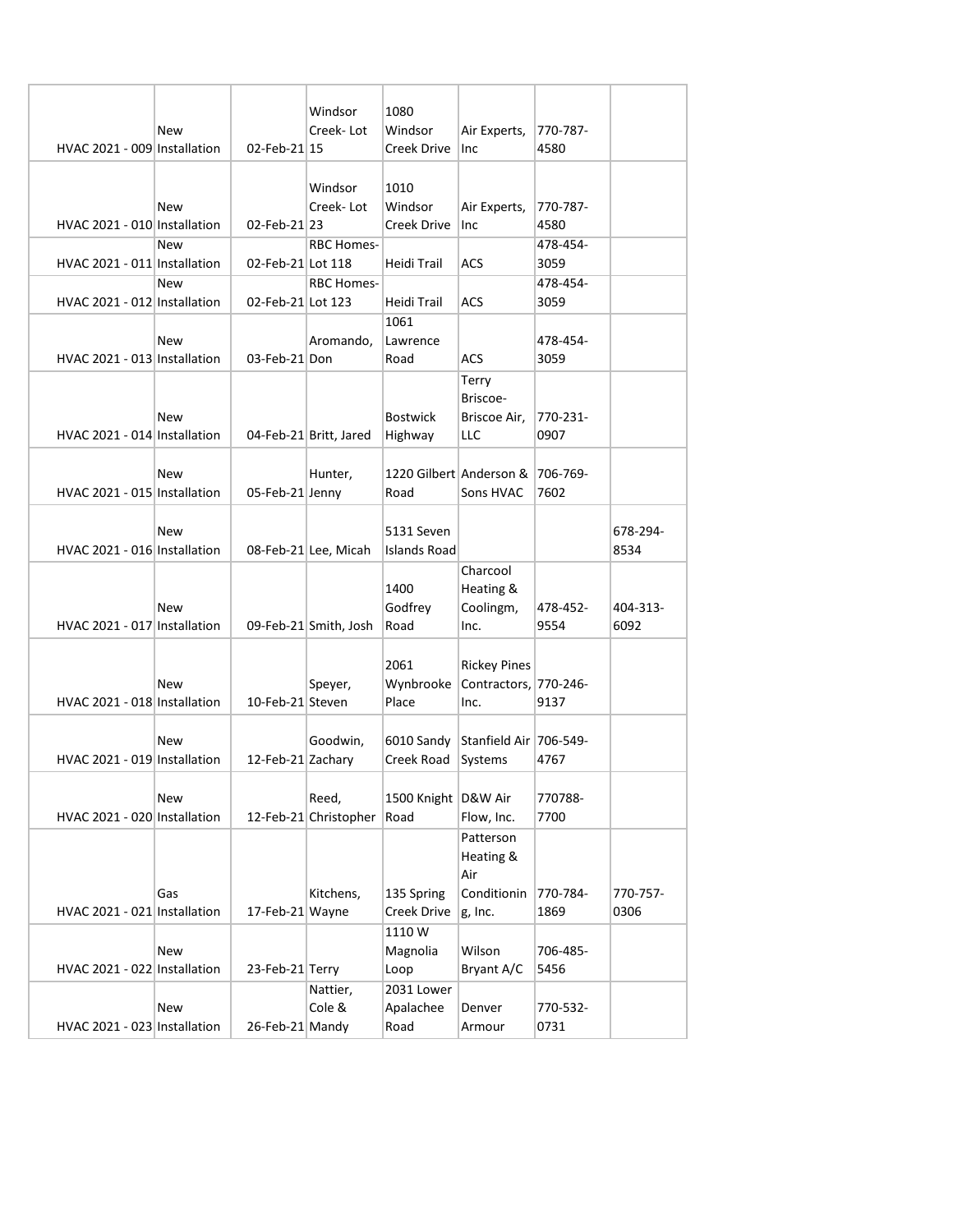Plumbing

|                                 | Occupancy   |                    | Project               | Project                  | Contractors    | Contractors | Owners           |
|---------------------------------|-------------|--------------------|-----------------------|--------------------------|----------------|-------------|------------------|
| <b>Permit Number</b>            | <b>Type</b> | <b>Issue Date</b>  | Name                  | <b>Address</b>           | Name           | Phone       | Phone            |
|                                 |             |                    | Alcovy                |                          | <b>McCart</b>  |             |                  |
|                                 |             |                    | Builders,             | 2561 Sandy               | Plumbing,      | 770-466-    |                  |
| Plumbing 2021 - 013 Residential |             |                    | 02-Feb-21 Inc.- Lot 2 | Creek Road               | Inc.           | 1057        |                  |
|                                 |             |                    |                       |                          | <b>Bison</b>   |             |                  |
|                                 |             |                    | Magill,               | 1200 White               | Plumbing,      | 470-552-    |                  |
| Plumbing 2021 - 014 Residential |             | 02-Feb-21 Stuart   |                       | Oak Way                  | Inc.           | 5970        |                  |
|                                 |             |                    |                       | 1061                     | <b>McCart</b>  |             |                  |
|                                 |             |                    |                       | Lawrence                 | Plumbing,      | 770-466-    |                  |
| Plumbing 2021 - 015 Residential |             |                    | 04-Feb-21 Aromondo    | Drive                    | Inc.           | 1057        |                  |
|                                 |             |                    |                       |                          | <b>McCart</b>  |             |                  |
|                                 |             |                    | <b>RBC Homes-</b>     |                          | Plumbing,      | 770-466-    |                  |
| Plumbing 2021 - 016 Residential |             | 04-Feb-21 Lot 118  |                       | Heidi Trail              | Inc.           | 1057        |                  |
|                                 |             |                    |                       |                          | <b>McCart</b>  |             |                  |
|                                 |             |                    | <b>RBC Homes-</b>     |                          | Plumbing,      | 770-466-    |                  |
| Plumbing 2021 - 017 Residential |             | 04-Feb-21 Lot 123  |                       | Heidi Trail              | Inc.           | 1057        |                  |
|                                 |             |                    |                       |                          |                |             |                  |
|                                 |             |                    |                       | 5131 Seven               |                |             |                  |
| Plumbing 2021 - 018 Residential |             |                    | 08-Feb-21 Lee, Micah  | <b>Islands Road</b>      |                |             |                  |
|                                 |             |                    |                       | 1040                     |                |             |                  |
|                                 |             |                    | Williams,             | Apalachee                | Richard P.     | 404-597-    |                  |
| Plumbing 2021 - 019 Residential |             | 10-Feb-21 James    |                       | Way                      | Robinson       | 6827        |                  |
|                                 |             |                    |                       | 1400                     |                |             |                  |
|                                 |             |                    | Smith, Josh           | Godfrey                  | L.L. Grimes    | (478) 452-  |                  |
| Plumbing 2021 - 020 Residential |             | 10-Feb-21 & Hollie |                       | Road                     | Plumbing       | 9175        |                  |
|                                 |             |                    |                       |                          |                |             |                  |
|                                 |             |                    |                       |                          | Waterworks     |             |                  |
|                                 |             |                    | Camacho,              | 1050 Teal                | Plumbing,      | 678-758-    | 706-818-<br>5028 |
| Plumbing 2021 - 021 Residential |             | 11-Feb-21 Jonathan |                       | Court                    | Inc.           | 7015        |                  |
|                                 |             |                    | Goodwin,<br>Zack &    |                          | Kenneth        | 678-313-    |                  |
| Plumbing 2021 - 022 Residential |             | 18-Feb-21 Kathleen |                       | 6010 Sandy<br>Creek Road | Ethridge       | 5274        |                  |
|                                 |             |                    |                       |                          |                |             |                  |
|                                 |             |                    |                       | 1280                     | Lu Villarreal- |             |                  |
|                                 |             |                    | Sinclair,             | Godfrey                  | LAV            | 478-414-    | 770-365-         |
| Plumbing 2021 - 023 Residential |             | 23-Feb-21 Mike     |                       | Road                     | Plumbing       | 7791        | 6353             |
|                                 |             |                    | Gainer,               | 2041 Sugar               | Darryll's      | 404-625-    |                  |
| Plumbing 2021 - 024 Residential |             | 24-Feb-21 William  |                       | Creek Trail              | Plumbing       | 0899        |                  |
|                                 |             |                    | Crown                 |                          |                |             |                  |
|                                 |             |                    | Ridge                 | 3240                     |                |             |                  |
|                                 |             |                    | Homes-Lot             | Greensboro               | MacNTyre       | 770-554-    |                  |
| Plumbing 2021 - 025 Residential |             | 25-Feb-212         |                       | Highway                  | Plumbing       | 1881        |                  |
|                                 |             |                    | Crown                 |                          |                |             |                  |
|                                 |             |                    | Ridge                 | 3300                     |                |             |                  |
|                                 |             |                    | Homes-Lot             | Greensboro               | MacNTyre       | 770-554-    |                  |
| Plumbing 2021 - 026 Residential |             | 25-Feb-213         |                       | Highway                  | Plumbing       | 1881        |                  |
|                                 |             |                    |                       | 3341                     |                |             |                  |
|                                 |             |                    |                       | Eatonton                 | MacNTyre       | 770-554-    |                  |
| Plumbing 2021 - 027 Residential |             | 25-Feb-21 Smith    |                       | Highway                  | Plumbing       | 1881        |                  |
|                                 |             |                    | Williams,             | Sandy Creek Eugene       |                | 706-255-    |                  |
| Plumbing 2021 - 028 Residential |             | 26-Feb-21 Virgil   |                       | Road                     | Knight         | 1294        |                  |